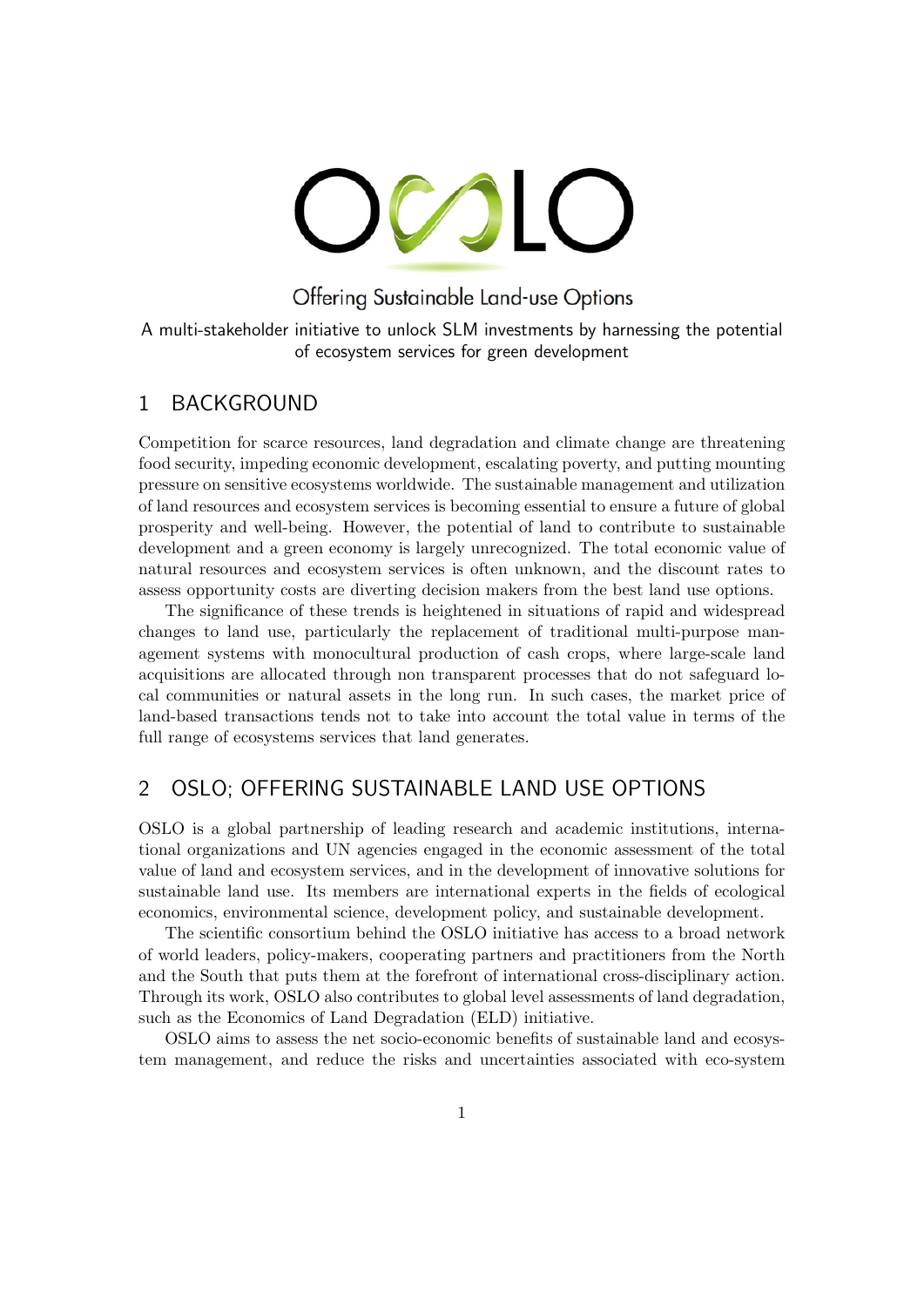smart policies and investments. Through in depth assessments of the total economic value of land and alternative land use scenarios, OSLO is able to demonstrate that sustainable land management (SLM) approaches are economically rational and attractive for public and private investment. In addition, these approaches contribute to sustainable economic growth, poverty reduction, and long term management of natural assets.

# 3 OBJECTIVES, APPROACH AND ACTIVITIES

The overall goal of OSLO is to strengthen land resources management and land allocation systems at national and international levels through enhancing evidence-based decisionmaking that reflects the full economic value of land and ecosystem services.

#### 3.1 Objectives

- Enhancement of the knowledge base at national, regional and corporate levels on the total economic value of land resources and ecosystems services, their links to local and national development and the nature and patterns of pressures causing the degradation of land resources.
- Strengthening the capacities of national institutions and private sector entities to apply a comprehensive, robust and replicable methodology for the assessment of the value of land resources and ecosystems services.
- Providing recommendations to relevant policy-making processes at local and national levels in relation to different aspects of land management and allocation and ecosystems conservation. This includes the development or strengthening of regulatory and incentives frameworks to stimulate increased investments in sustainable land management by land owners, the private sector, and foreign investors.
- The dissemination of research findings to a multiplicity of stakeholders and through appropriate media that are accessible to defined target audiences.
- Strengthening the recipient's capability to (i) identify and measure the full socioeconomic value of land and ecosystem services in specific agro-ecological zones or sectoral contexts; (ii) identify SLM-smart policies, technologies, practices and actions, particularly in view of major land acquisitions or land-use change projects; and (iii) monitor and assess returns from SLM investments in the short, medium and long term.

#### 3.2 Approach and Activities

The underlying research and policy engagement activities consist of six linked elements:

1. Customization of a methodological framework for economic valuation of land and its integration into an overall package of methods that is replicable and applicable by a wide range of institutions. The approach builds on the 6-stage method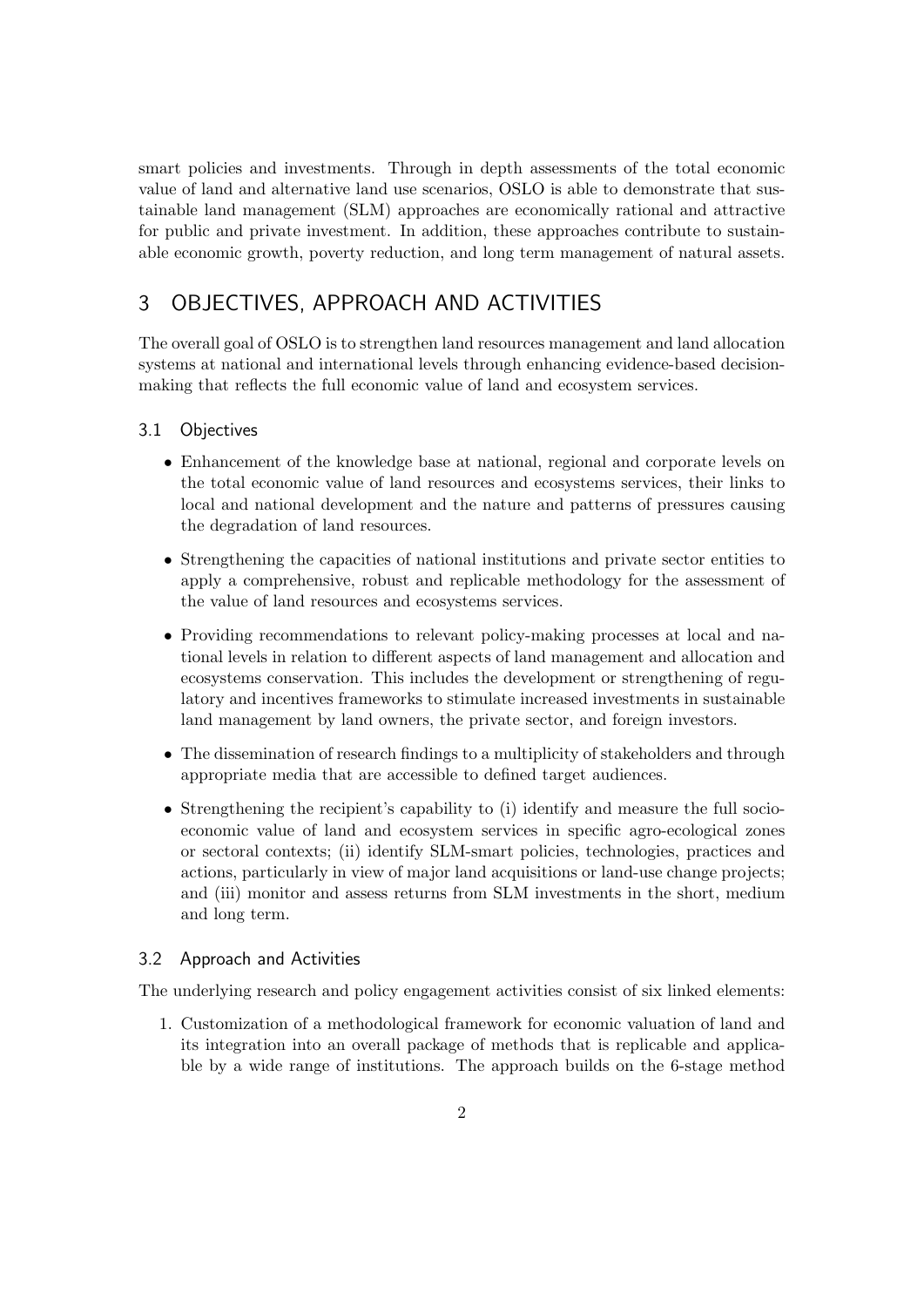developed by the Global Mechanism (GM) in collaboration with the Stockholm Environment Institute (SEI) and validated through a number of case studies conducted by the OSLO consortium. It focuses on producing methods that are simple, replicable, robust and readily applicable in real contexts, including in conditions where data availability and institutional capacities may be limited.

- 2. Assessment of the total value of land-based ecosystems in target areas using the OSLO land valuation framework is this linked to a specific policy/planning process in that area. This is based on an application of the methodology described in component 1, combining geo-spatial and ecological data on land cover and ecosystems with economic valuation of ecosystem services (ES), following the Millennium Ecosystem Assessment (MA) framework. Valuation is be based on the calculation of the total economic value (TEV) of the land resources in question. This assessment is based on both the collection and verification of existing data, and on primary data collected on the ground.
- 3. Detailed field-based empirical assessment and valuation work on specific aspects of ES (and/or particular important ecological niches) where there are key gaps or uncertainties in the existing knowledge base, including gaps related to changes to ES flows that are consequent from land conversions and changes to local livelihoods patterns.
- 4. Analysis of the implications for policy and planning processes. This includes the assessment of how the introduction of SLM-smart principles, practices or technologies in key economic sectors and processes can contribute to achieving multiple national policy objectives in fields such as green economic development, biodiversity conservation, food security, water conservation, climate adaptation and carbon sequestration, poverty reduction and the prevention of land degradation.
- 5. Identification of sample SLM interventions and options that have a high probability of success for widespread scaling-up and replication on the basis of evident comparative advantages and/or higher socio-economic returns on investments when compared to business-as-usual approaches. This includes in particular options that have the potential to improve the sustainable utilization of ES through more effective management of land resources, complemented by options to link land producers to external economic systems and markets. The roles of different stakeholders, and especially local communities and the private sector, are specified and the approach is based on action research whereby the team works with stakeholders to assess actions needed to introduce improved SLM approaches that strengthen livelihoods and stimulate economic growth and development.
- 6. Dissemination, communications and capacity development work, packaging and presenting the findings in forms accessible to a diverse range of audiences, responding to capacity development demands from national-level partners and engagement in regional policy processes to ensure the approach and findings influence policy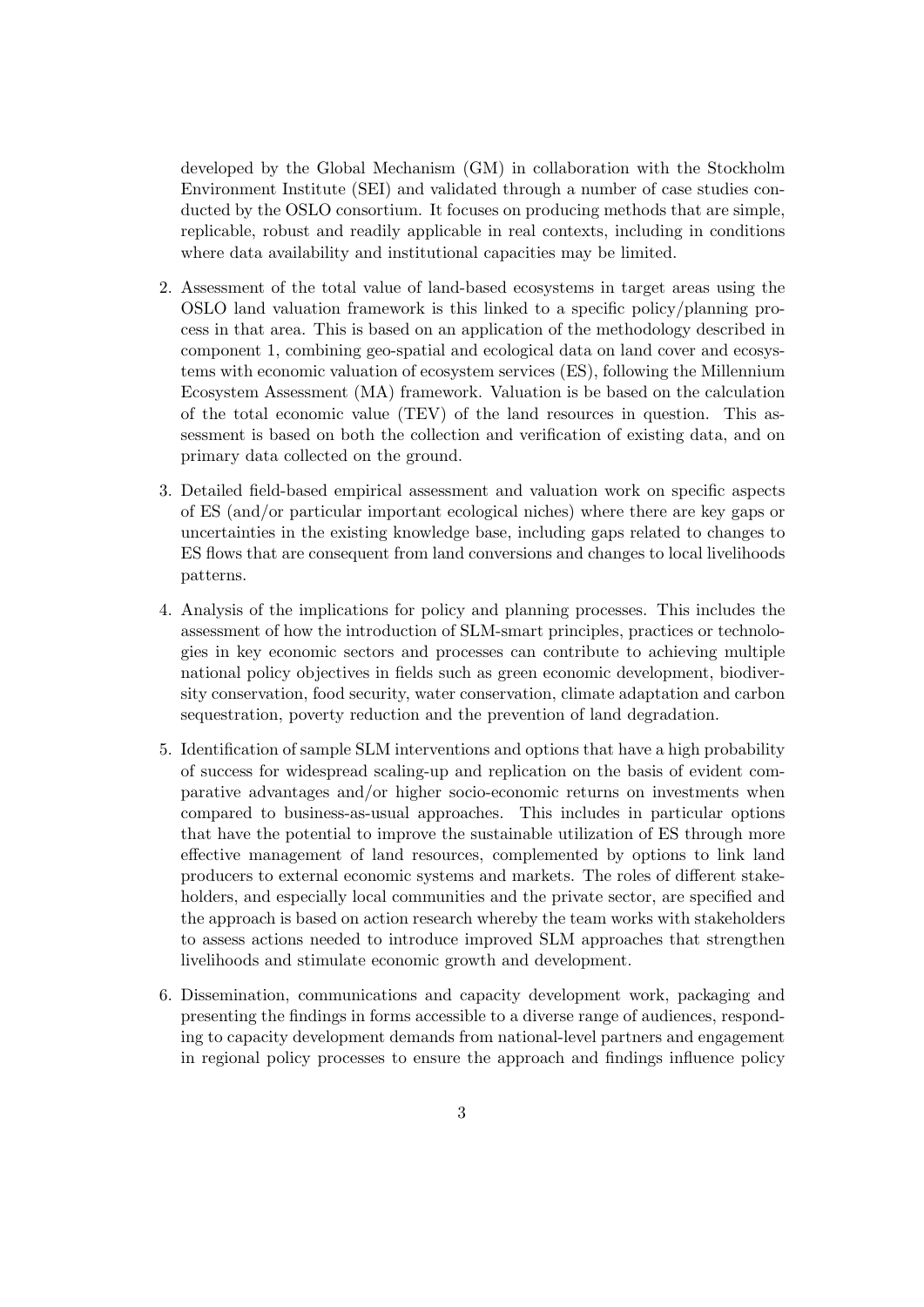thinking on ecosystems services and SLM. Well-specified capacity building activities are essential to the success of the national level action research and policy development activities and are developed and implemented on an as needs basis in response to local demand.

## 4 BENEFICIARIES

Direct beneficiaries of the OSLO initiative include the United Nations Convention to Combad Desertification (UNCCD) Focal Point institutions as well as Ministries of Finance and other line Ministries in developing countries, which use the results of economic assessments to inform or promote land- related policy reforms and/or budget allocation decisions in order to encourage SLM adoption. Other direct beneficiaries include national and foreign private sector entities that are using (or planning to use) land resources in the study areas/countries, which would use the valuation methodology and findings to inform or adjust their land-use decisions.

## 5 SYNERGIES WITH THE ECONOMICS OF LAND DEGRADATION

The Economics of Land Degradation (ELD) is an initiative for a global study on the economic benefits of land and land based ecosystems. The initiative highlights the value of SLM and provides a global approach for analysis of the economics of land degradation. It aims to make economics of land degradation an integral part of policy strategies and decision making by increasing the political and public awareness of the costs and benefits of land and land-based ecosystems.



OSLO contributes to the ELD initiative through its participation in ELD scientific and coordination meetings, as well as through case studies to assess the total economic value of land and identify incentives and financial mechanisms for promoting SLM-smart investments.

## 6 OSLO PROGRAMME OF WORK FOR 2012-2013

For the 2012-2013 biennium, the OSLO consortium is carrying out integrated assessments of ecosystem values and SLM opportunities of specific spatial and investment contexts in response to the demand arising from both governments, partners organizations and private sector entities. It is anticipated that economic assessments and related capacity building activities will be carried out by OSLO in not less than 20 countries worldwide.

Through its interventions, OSLO aims to integrate and mainstream the TEV of land and associated ES into land use decision making at all levels, increasing SLM investments by demonstrating the full range of economic benefits of SLM compared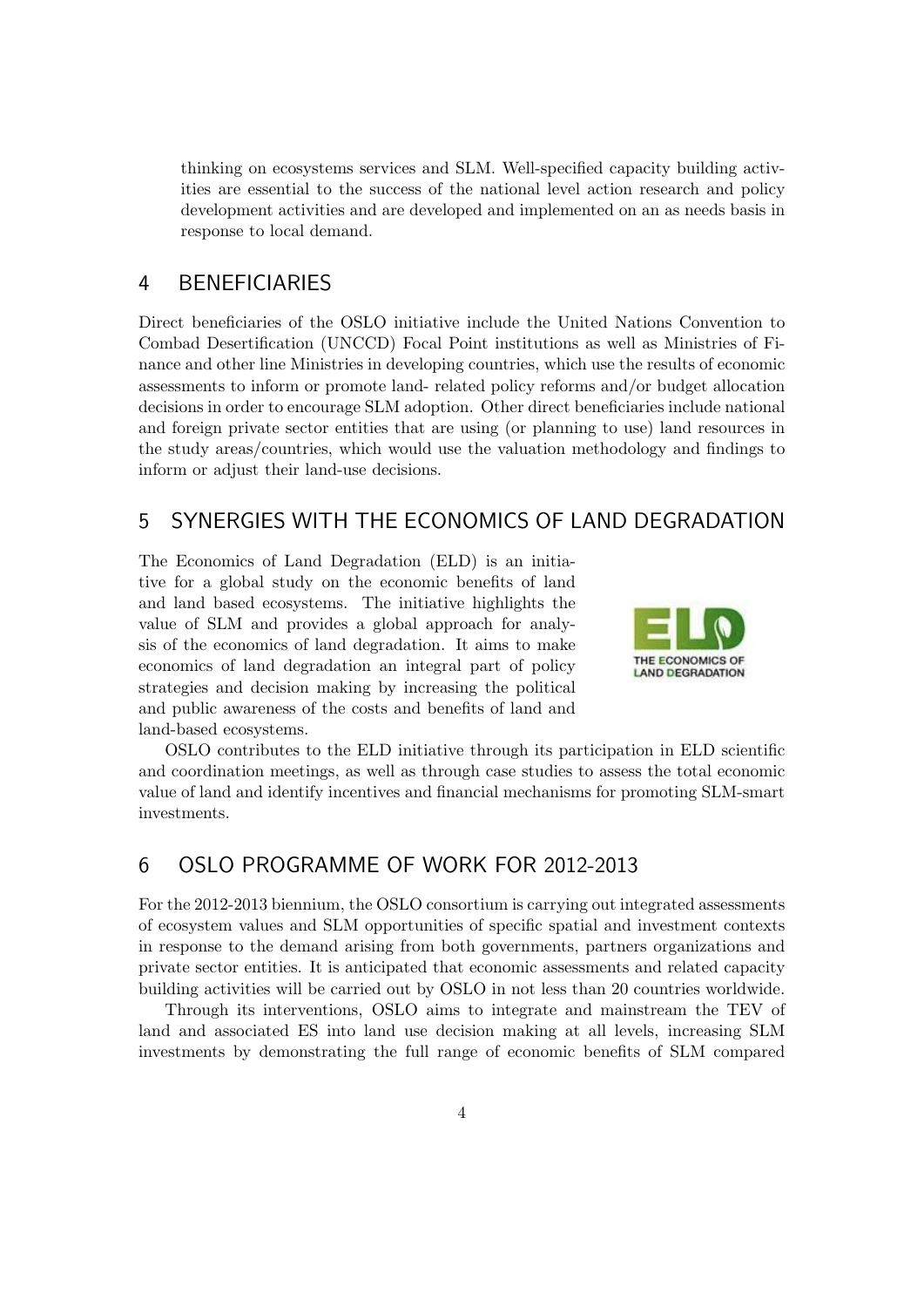to the costs of unsustainable land degradation, natural resource depletion and natural capital depreciation.

To achieve this, OSLO assesses, measures and quantifies the value the ES (provisioning, regulating, supporting, and cultural) associated with land resources and link this to the socio-economic, institutional and governance constraints impeding the adoption of and increased investments in SLM. This provides a basis for understanding the technical and economic potential of the adoption of SLM practices, and the institutional constraints conditioning it.

Typical target present substantial trade-offs in the current uses of land, especially in relation to foreign investments, as well as opportunities for better land management.

#### 6.1 Implementation Plan

Time Frame: Country-level interventions are typically implemented over an 18-month, divided into three main phases:

- 1. Inception: an initial round of stakeholder consultations and intensive dialogue with principal government partners or private sector entities to (i) identify the geographical coverage or specific sectoral/operational scope of the study; (ii) review existing government policies and other relevant external forces influencing the area or project; (iii) assess existing institutional capacities and design a capacity development programme; (iv) review existing studies, available data and identify potential national partners; and (v) undertake an initial stakeholder workshop. Average duration: 3 months, with the inception report submitted at the end of this period.
- 2. Data Collection and Analysis: this is the main phase of detailed analytical work in the study, including (i) the GIS analysis of land cover and ecosystems distribution; (ii) existing data and studies compiled to identify the scale and values of ecosystem services from the different land cover areas; (iii) fieldwork planned and undertaken to fill critical data gaps and establish detailed information on land resource-livelihood relations in the area; (iv) undertake consultations with key stakeholders in the region; and (v) prepare and disseminate the preliminary analysis of land resource and ecosystem services valuation in the study area. Average duration: 12 months, with the draft land resource valuation report submitted at the end of this period.
- 3. Consultation and Recommendations: in this phase, the initial results are disseminated and discussed extensively with stakeholders, including through a consultation workshop where the implications of the finding for sustainable land management are identified. This is used as a basis for the identification with the "client" government or organization, private sector and other stakeholders of recommendations for actions to address the consequences of unsustainable forms of land management, including possible issues arising from large-scale land-use changes.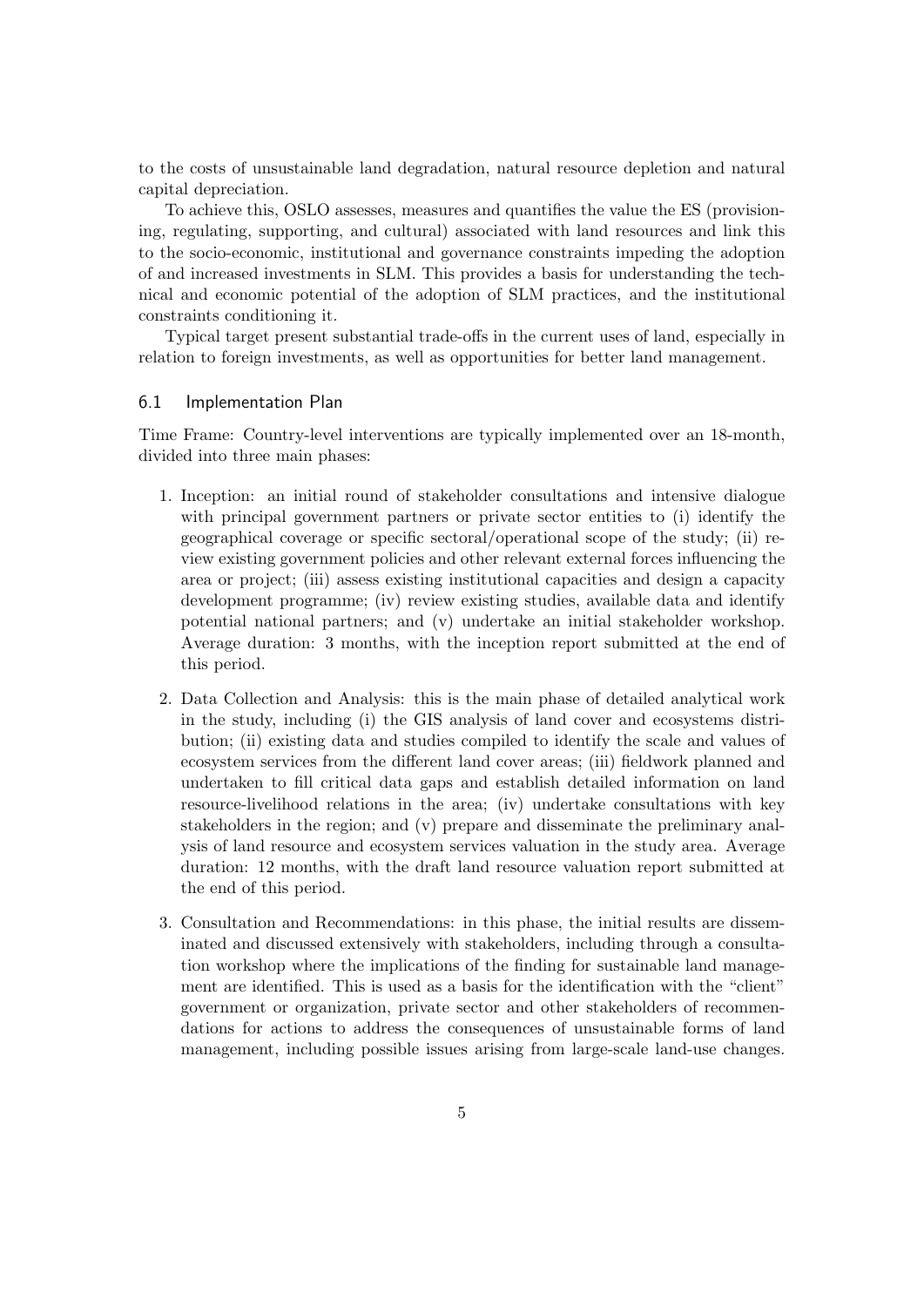Average duration: 3 months, culminating in the submission of the final project report, including recommendations.

# 7 MEMBERS AND PARTNER ORGANIZATIONS

### 7.1 Members

- Global Mechanism (GM)
- Stockholm Environment Institute (SEI)
- London School of Economics (LSE)
- Overseas Development Institute (ODI)
- United Nations University Institute for Water, Environment and Health (UNU-INWEH)
- Joint Research Centre (JRC) European Commission
- Institute for Environment and Sustainability (IES)
- Tropical Agricultural Research and Higher Education Center (CATIE)
- UN Economic Commission for Latin America and the Caribbean (ECLAC)
- CAB International (CABI)
- Global Risk Forum Davos (GRF)
- Development Alternatives
- sDOE
- World Overview of Conservation Approaches and Technologies (WOCAT)
- University of Kent (UK)
- University of York (UK)
- Institute for Innovation and Governance Studies, University of Twente (NL)
- Wageningen University (NL)
- University of Leeds (UK)
- Centre for Development and Environment (CDE) of the University of Berne
- University of Zurich (UZH)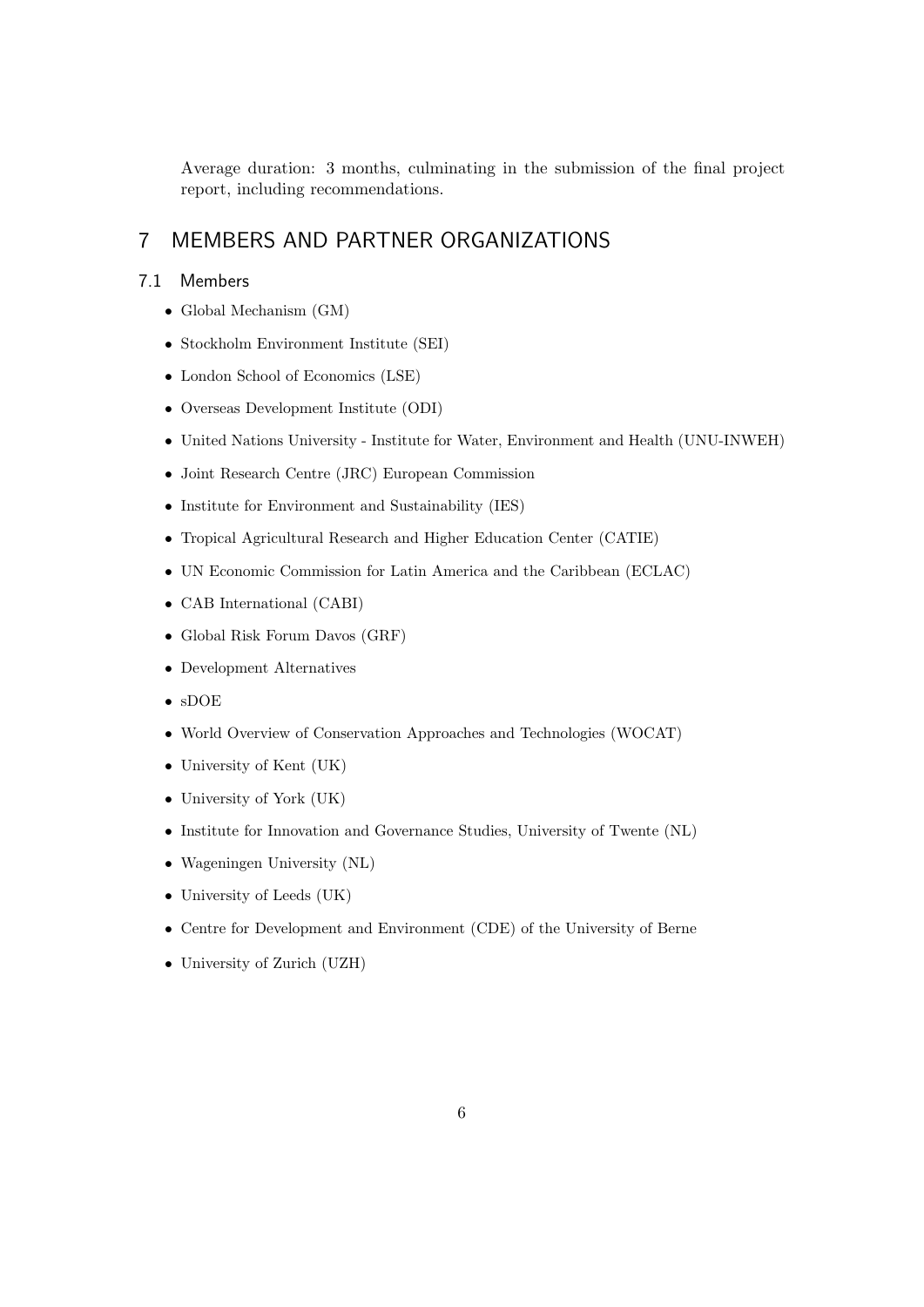#### 7.2 Partners

- Norway
- Denmark
- Finland
- Sweden
- Italy
- Cambodia
- Tanzania
- Zambia
- European Commission
- African Development Bank (AfDB)
- Convention on Biological Diversity (CBD)
- Land Policy Initiative (AU AFDB UNECA)
- Swiss Federal Institute of Technology Zurich (ETH Zurich)
- The United Nations Environment Programme World Conservation Monitoring Centre (UNEP-WCMC)
- International Union for the Conservation of Nature (IUCN)
- Det Norske Veritas (DNV Business Assurance)
- The Economics of Land Degradation (ELD)

Partners from the South: OSLO engages local partner organizations in each of the countries of intervention to carry out a substantial part of the data collection and empirical assessment under the close coordination and technical backstopping of the consortium.